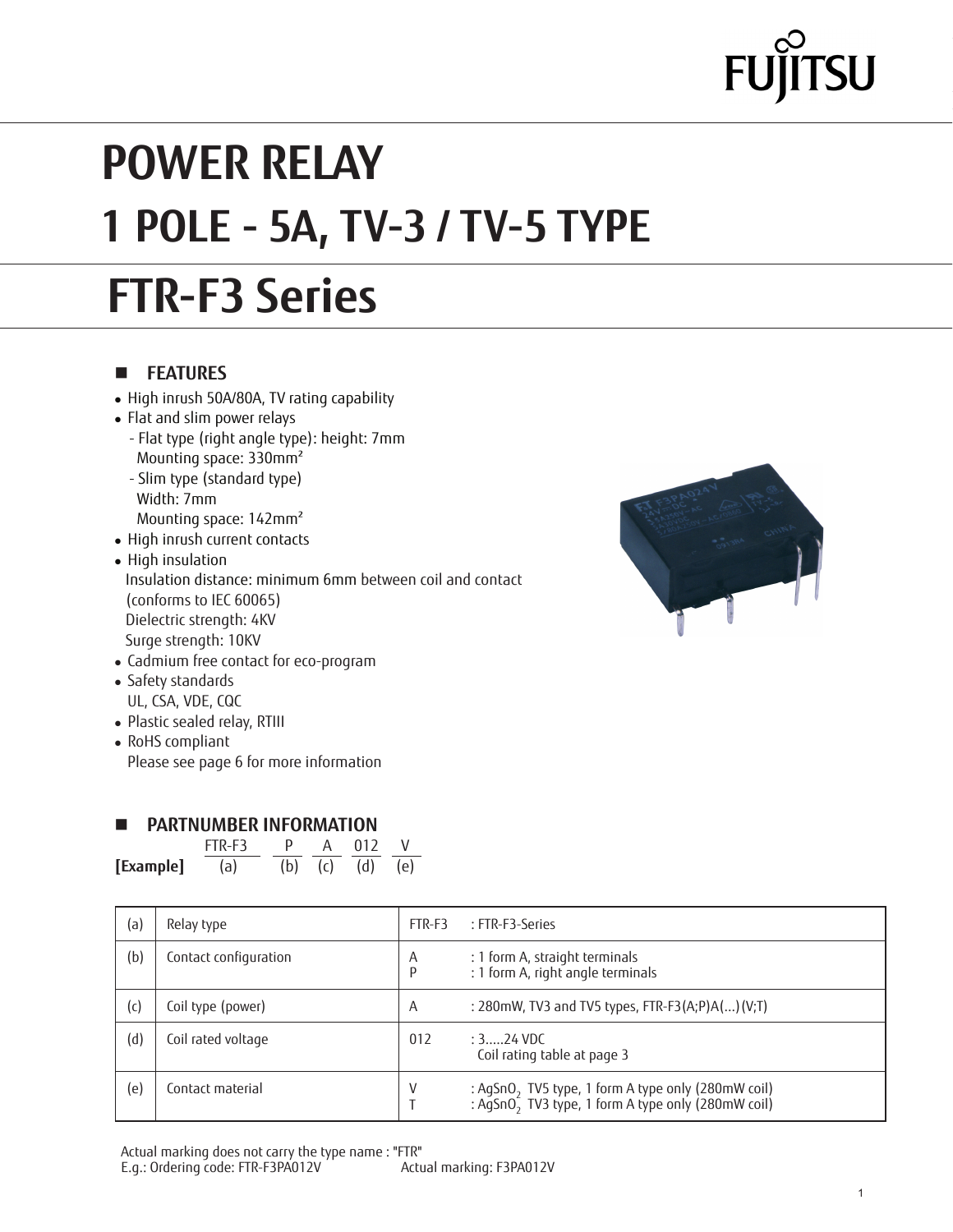#### **n SPECIFICATION**

| Item               |                                                   |                     | FTR-F3                                                                                                              |                                        |  |  |
|--------------------|---------------------------------------------------|---------------------|---------------------------------------------------------------------------------------------------------------------|----------------------------------------|--|--|
|                    |                                                   |                     | $FTR-F3(A;P)A()V$                                                                                                   | $FTR-F3(A;P)A()T$                      |  |  |
| Contact Data       | Configuration                                     |                     | 1 form A (SPST)                                                                                                     |                                        |  |  |
|                    | Construction                                      |                     | Single                                                                                                              |                                        |  |  |
|                    | Material                                          |                     | T and V: AgSnO <sub>2</sub> May or may be not gold plated                                                           |                                        |  |  |
|                    | Resistance (initial)                              |                     | Max. 100m0hm at 1A, 6VDC                                                                                            |                                        |  |  |
|                    | Contact rating (resistive)<br>Max. inrush current |                     | 5A, 250VAC, 30VDC                                                                                                   |                                        |  |  |
|                    |                                                   |                     | 78A, 250VAC (TV-5)                                                                                                  | 51A, 250VAC (TV-3)                     |  |  |
|                    | Max. carrying current                             |                     | 5A                                                                                                                  |                                        |  |  |
|                    | Max. switching voltage                            |                     | 277VAC, 150VDC                                                                                                      |                                        |  |  |
|                    | Max. switching power                              |                     | 1,250VA, 150W                                                                                                       |                                        |  |  |
|                    | Min. switching load *                             |                     | 10 mA, 5VDC                                                                                                         |                                        |  |  |
| Life               | Mechanical                                        |                     | Min. $5 \times 10^6$ operations                                                                                     |                                        |  |  |
|                    | Electrical (resistive)                            |                     | Min. 100 x 10 <sup>3</sup> operations (3A, 250VAC/30VDC)<br>Min. 50 x 10 <sup>3</sup> operations (5A, 250VAC/30VDC) |                                        |  |  |
|                    | Electrical (lamp)                                 |                     | Min. 25 x $10^3$ operations (UL, TV-5)                                                                              | Min. 25 x $10^3$ operations (UL, TV-3) |  |  |
| Coil Data          | Rated power (20 °C)                               |                     | 280mW                                                                                                               |                                        |  |  |
|                    | Operate power                                     |                     | 156mW                                                                                                               |                                        |  |  |
|                    | Operating temperature range                       |                     | -40 °C to +85 °C (no frost)                                                                                         |                                        |  |  |
| <b>Timing Data</b> | Operate (at nominal voltage)                      |                     | Max. 10ms (without bounce, no diode)                                                                                |                                        |  |  |
|                    | Release (at nominal voltage)                      |                     | Max. 10ms (without bounce, no diode)                                                                                |                                        |  |  |
| Insulation         | Resistance (initial)                              |                     | Min. 1,000MOhm at 500VDC                                                                                            |                                        |  |  |
|                    | Dielectric strength                               | Open contacts       | 750VAC (50/60Hz) 1min                                                                                               |                                        |  |  |
|                    |                                                   | Contacts to coil    | 4,000VAC (50/60Hz) 1min                                                                                             |                                        |  |  |
|                    | Surge strength                                    | Contacts to coil    | 10,000V / 1.2 x 50µs standard wave                                                                                  |                                        |  |  |
|                    | Clearance                                         |                     | 6mm                                                                                                                 |                                        |  |  |
|                    | Creepage                                          |                     | 6mm                                                                                                                 |                                        |  |  |
|                    |                                                   | Voltage             | 250V                                                                                                                |                                        |  |  |
|                    | EN61810-1, VDE0435                                | Pollution<br>degree | $\overline{2}$                                                                                                      |                                        |  |  |
|                    |                                                   | Material group      | Ш                                                                                                                   |                                        |  |  |
| Other              | Vibration resistance                              | Misoperation        | 10 to 55 to 10 single amplitude 0.75mm                                                                              |                                        |  |  |
|                    |                                                   | Endurance           | 10 to 55 to 10 single amplitude 0.75mm                                                                              |                                        |  |  |
|                    |                                                   | Misoperation        | Min. $100m/s^2$ (11±1ms)                                                                                            |                                        |  |  |
|                    | Shock                                             | Endurance           | Min. $1,000$ m/s <sup>2</sup> (6±1ms)                                                                               |                                        |  |  |
|                    | Weight                                            |                     |                                                                                                                     | Approximately 6g                       |  |  |
|                    | Sealing                                           |                     | Plastic sealed RTIII                                                                                                |                                        |  |  |

\* Minimum switching loads mentioned above are reference values. Please perform the confirmation test with actual load before production since reference values may vary according to switching frequencies, environmental conditions and expected reliability levels.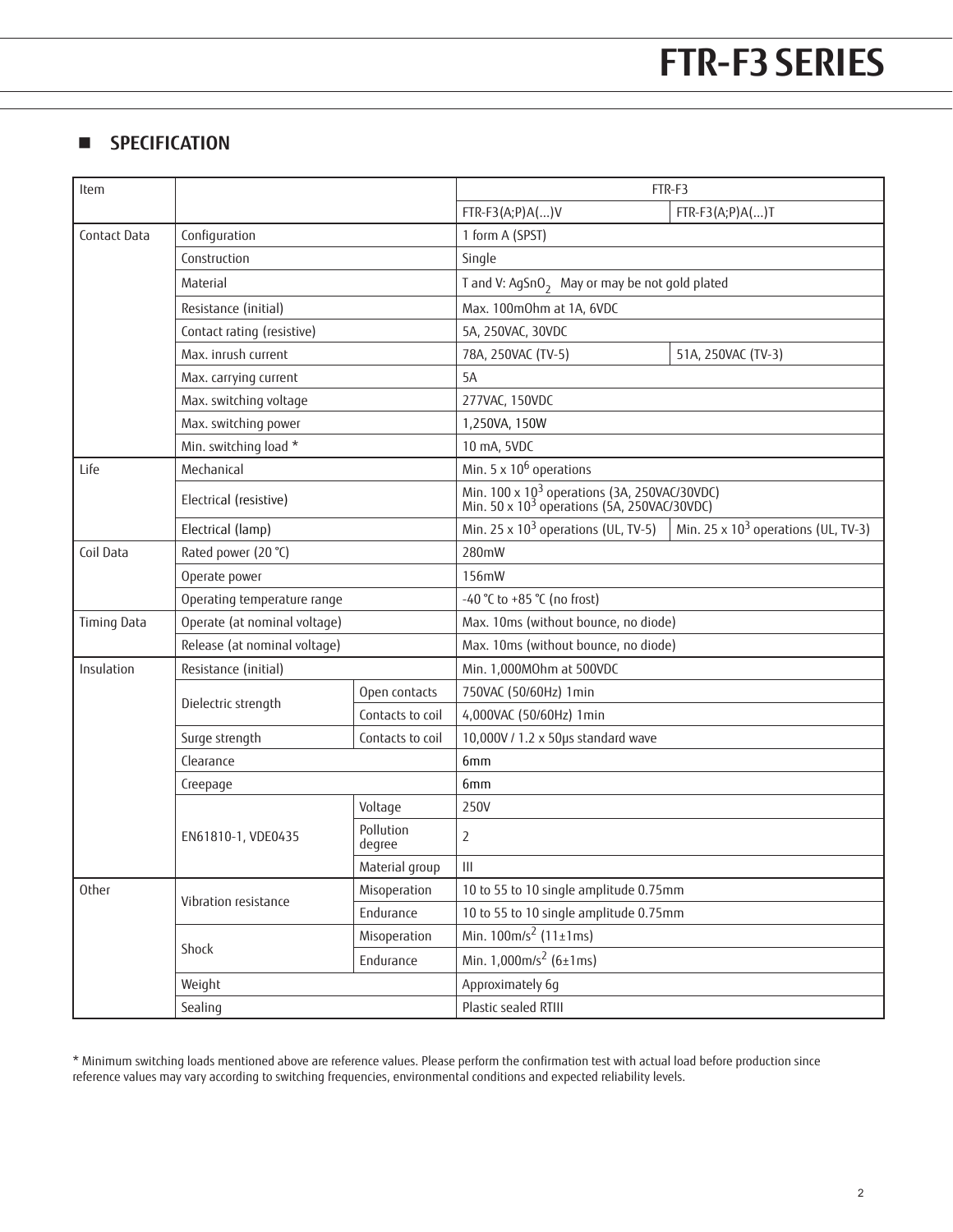#### $\blacksquare$  **COIL RATING**

280mW type

| Coil<br>Code | Rated Coil<br>Voltage<br>(VDC) | Coil Resistance<br>$+/- 10\%$<br>(Ohm) | Must Operate<br>Voltage<br>(VDC) $*$ | Must Release<br>Voltage<br>(VDC) $*$ | Rated Power<br>(mW) |
|--------------|--------------------------------|----------------------------------------|--------------------------------------|--------------------------------------|---------------------|
| 003          | 3                              | 31.2                                   | 2.25                                 | 0.3                                  |                     |
| 005          |                                | 90                                     | 3.75                                 | 0.5                                  |                     |
| 006          | 6                              | 130                                    | 4.5                                  | 0.6                                  |                     |
| 009          | 9                              | 290                                    | 6.75                                 | 0.9                                  | 280                 |
| 012          | 12                             | 515                                    | 9                                    | 1.2                                  |                     |
| 018          | 18                             | 1,160                                  | 13.5                                 | 1.8                                  |                     |
| 024          | 24                             | 2,060                                  | 18                                   | 2.4                                  |                     |

Note 1: All values given in the coil table(s) are valid at 20°C ambient temperature, at zero contactcurrent, without pre-energizing and are specified at pulse wave voltage.

Note 2: When applying a higher than rated coil voltage, please refer to the "coil temperature rise" and "operating range". Reference graphs for the effects on the relay operating behaviour.

#### n **SAFETY STANDARDS**

| <b>Type</b> | Compliance                                         | Contact rating                                                                                                                                                                                                                                                                                                                                                                                                                                                                                                                                                                                        |
|-------------|----------------------------------------------------|-------------------------------------------------------------------------------------------------------------------------------------------------------------------------------------------------------------------------------------------------------------------------------------------------------------------------------------------------------------------------------------------------------------------------------------------------------------------------------------------------------------------------------------------------------------------------------------------------------|
| UL          | <b>UL 508</b>                                      | Flammability: UL 94-V0 (plastics)                                                                                                                                                                                                                                                                                                                                                                                                                                                                                                                                                                     |
|             | E63614                                             | $FTR-PA()V, FTR-F3AA()V$<br>3A, 250VAC / 30VDC resistive, 10K operations                                                                                                                                                                                                                                                                                                                                                                                                                                                                                                                              |
| <b>CSA</b>  | $C22.2$ No. 14<br>LR 40304                         | 5A, 250VAC / 30VDC resistive<br>TV-5, 120VAC, 25K operations<br>FTR-F3PA()T, FTR-F3AA()T<br>3A, 250VAC/30VDC resistive, 10K operations<br>5A, 250VAC/30VDC resistive<br>TV-3, 120VAC, 25K operations                                                                                                                                                                                                                                                                                                                                                                                                  |
| <b>VDE</b>  | IEC/EN61810-1<br>EN60065 clause 14.6.1             | FTR-F3PA()V, FTR-F3AA()V<br>3A, 250 VAC, cosφ =1, 100 x 10 <sup>3</sup> , 85°C<br>5A, 250 VAC, $cos\varphi = 1$ , 50 x 10 <sup>3</sup> , 85 °C<br>8A, 250VAC, cosφ =1, 6 x 10 <sup>3</sup> , 85°C<br>3A, 30VDC (0ms), 70 x 10 <sup>3</sup> , 85°C<br>5A, 30VDC (0ms), 50 x 10 <sup>3</sup> , 85°C<br>8A, 30VDC, T=0msec, 6 x 10 <sup>3</sup> , 85°C<br>FTR-F3PA()T, FTR-F3AA()T<br>3A, 250 VAC, cosφ =1, 100 x 10 <sup>3</sup> , 85°C<br>5A, 250 VAC, $cos\varphi = 1$ , 50 x 10 <sup>3</sup> , 85 °C<br>3A, 30VDC (0ms), 70 x 10 <sup>3</sup> , 85°C<br>5A, 30VDC (0ms), 50 x 10 <sup>3</sup> , 85°C |
| COC         | GB/T21711.1, GB15092.1<br>10002049449, 03001005455 | 5A 250VAC/30VDC                                                                                                                                                                                                                                                                                                                                                                                                                                                                                                                                                                                       |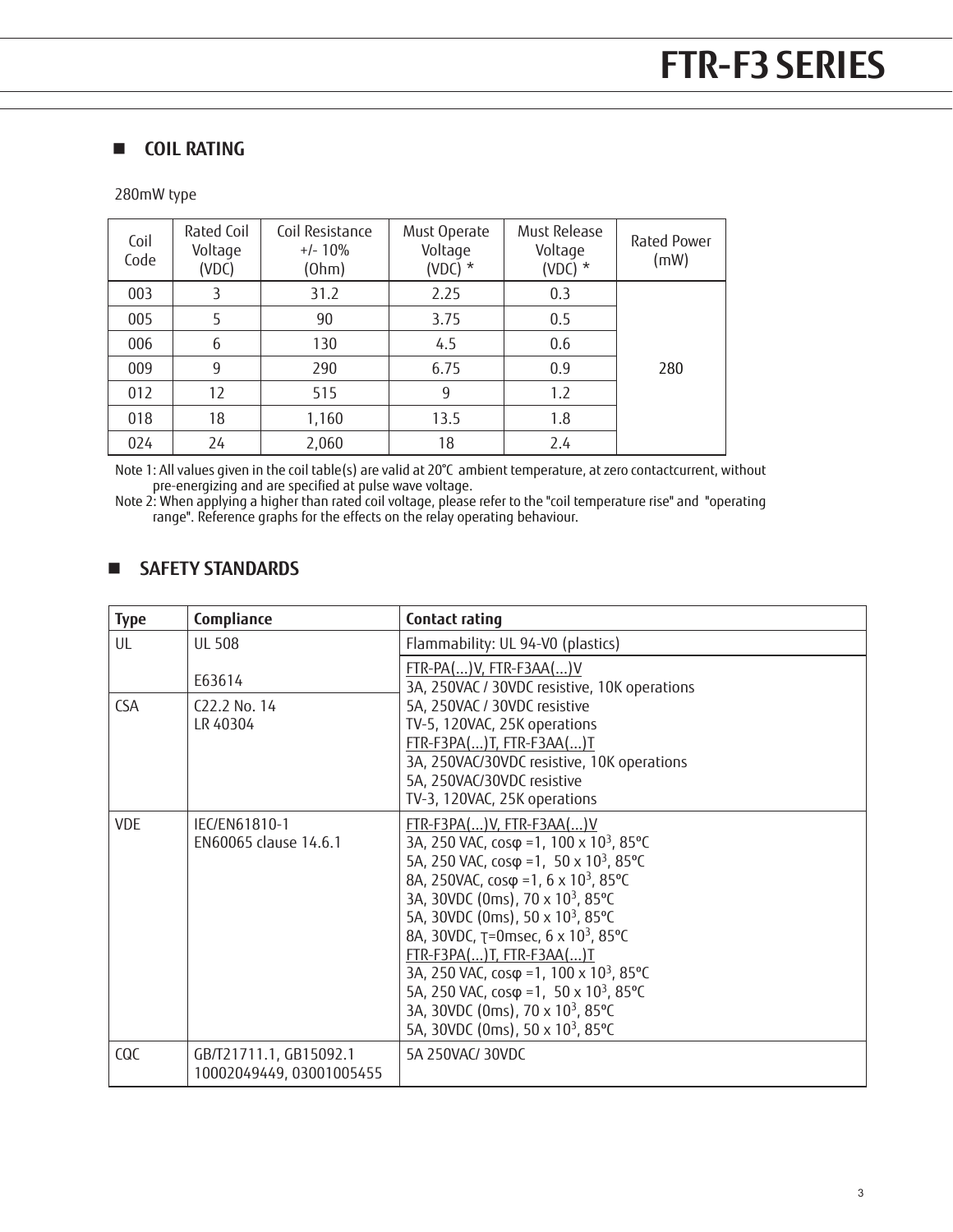

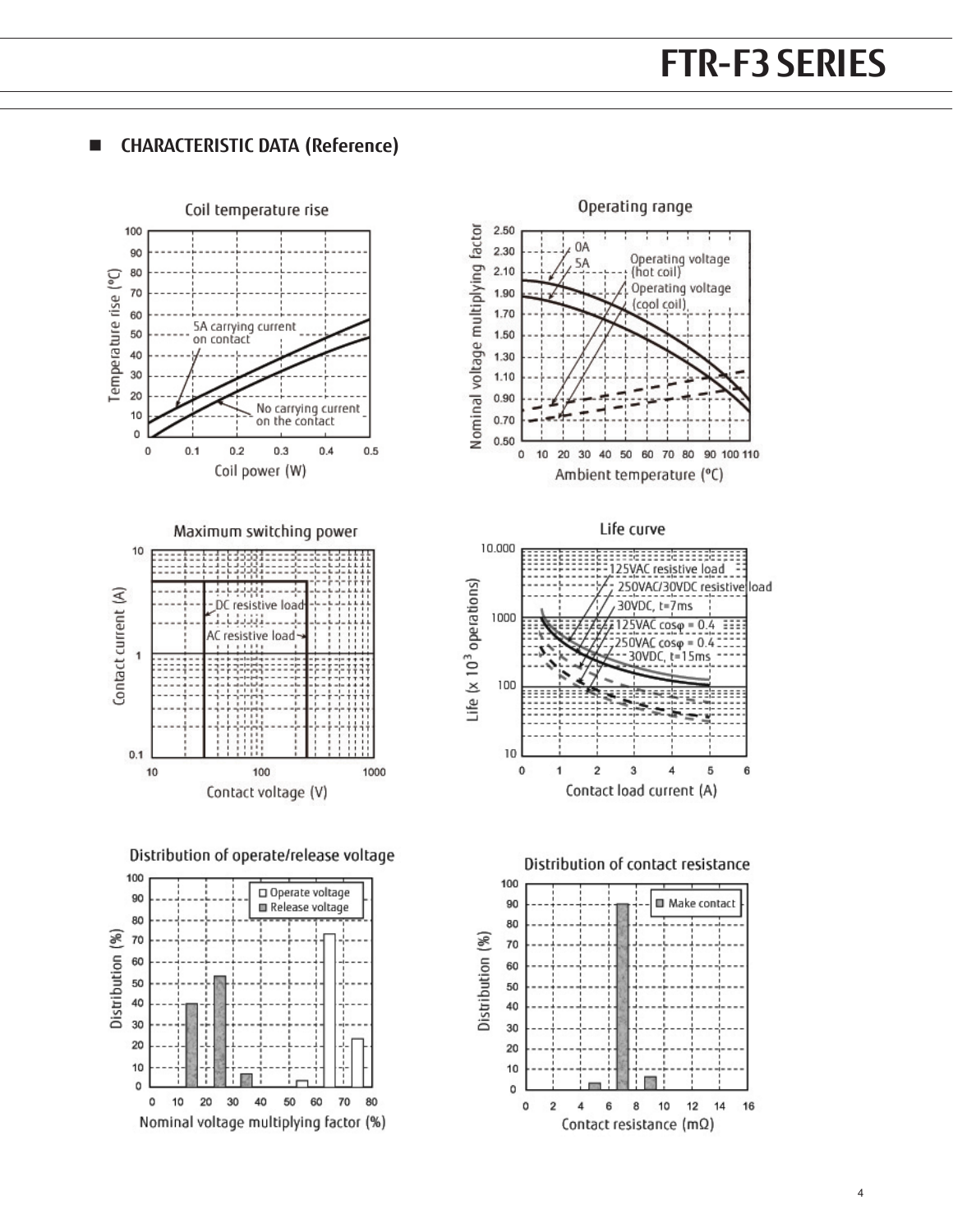## **FTR-K1 SERIES FTR-F3 SERIES**

#### **n DIMENSIONS**

Standard type - FTR-F3AA(...)(V,T)

 $\bullet$  Dimensions











Tolerance:

Right angle type - FTR-F3PA(...)(V,T)

 $\bullet$  Dimensions





 $7^{+0.2}$ 





**•** PC board mounting  **hole layout** (BOTTOM VIEW)



Unit: mm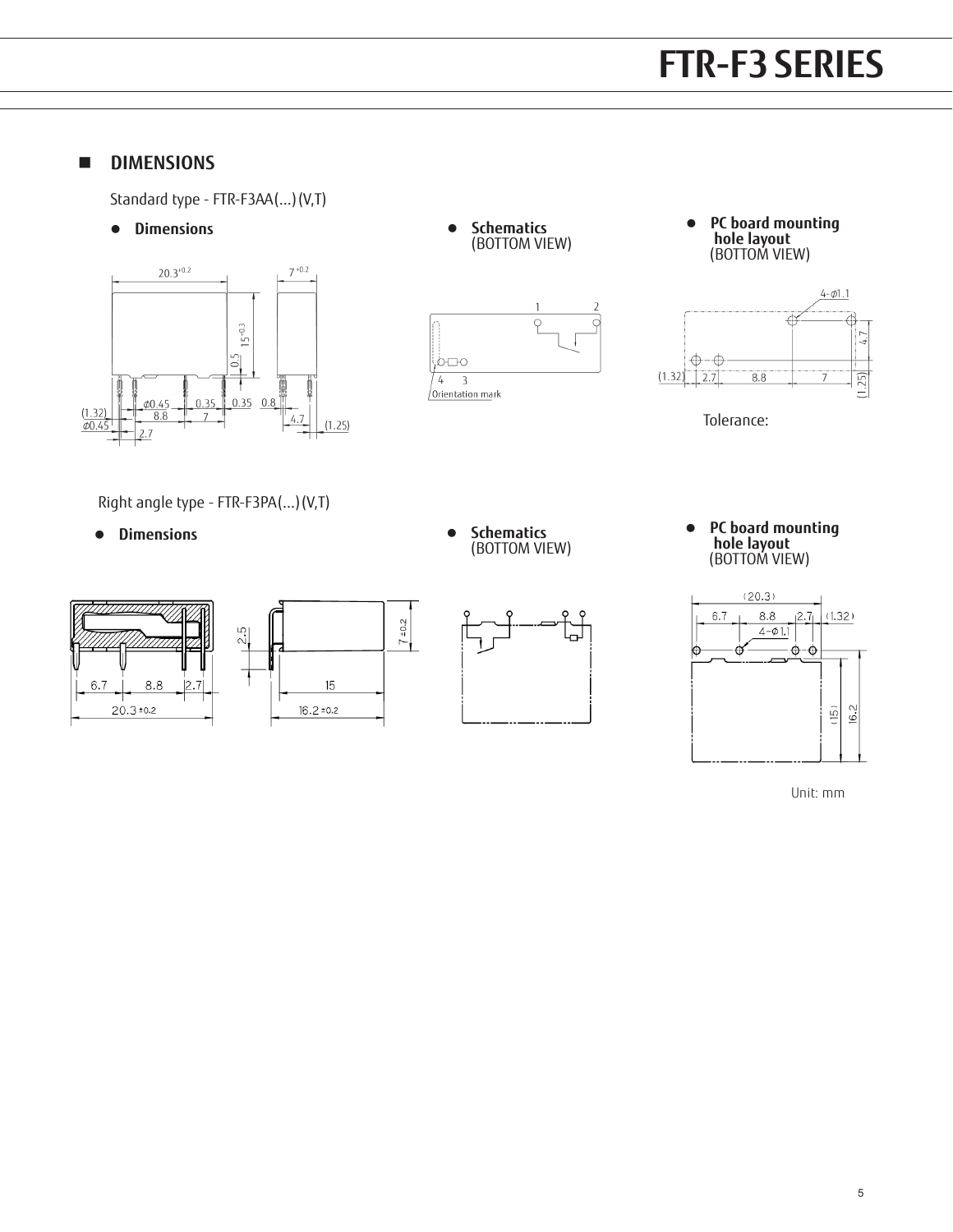### **RoHS Compliance and Lead Free Information**

#### **1. General Information**

- All relays produced by Fujitsu Components are compliant with RoHS directive 2011/65/EU including amendments.
- <sup>l</sup> Cadmium as used in electrical contacts is exempted from the RoHS directives. As per Annex III of directive 2011/65/EU.
- All relays are lead-free. Please refer to Lead-Free Status Info for older date codes at: http://www.fujitsu.com/downloads/MICRO/fcai/relays/lead-free-letter.pdf
- Lead free solder plating on relay terminals is Sn-3.0Ag-0.5Cu, unless otherwise specified. This material has been verified to be compatible with PbSn assembly process.

#### **2. Recommended Lead Free Solder Condition**

• Recommended solder Sn-3.0Ag-0.5Cu.



#### **We highly recommend that you confirm your actual solder conditions**

#### **3. Moisture Sensitivity**

<sup>l</sup> Moisture Sensitivity Level standard is not applicable to electromechanical relays, unless otherwise indicated.

#### **4. Tin Whiskers**

• Dipped SnAgCu solder is known as presenting a low risk to tin whisker development. No considerable length whisker was found by our in house test.